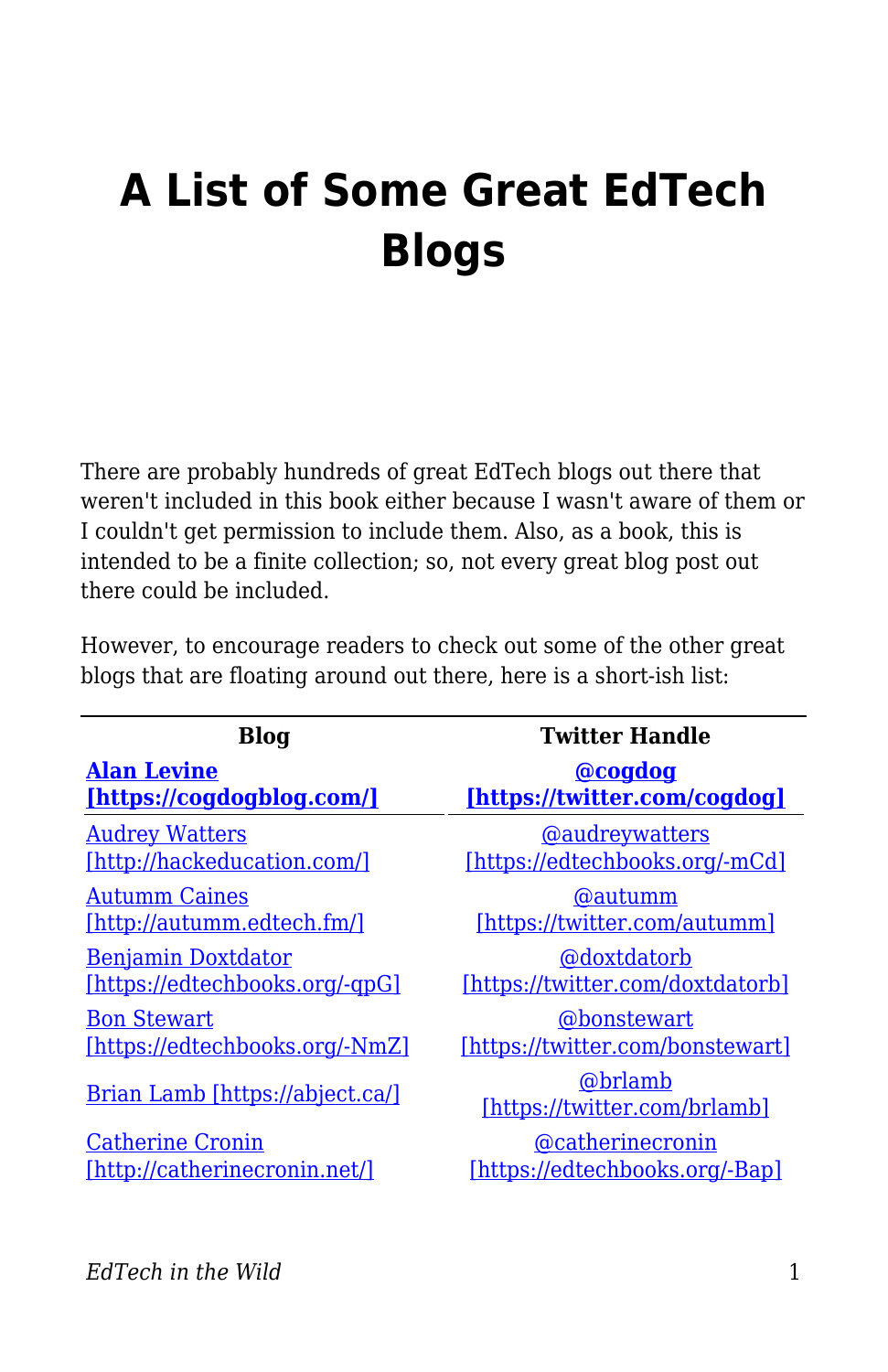[Chris Gilliard](https://hypervisible.com/) [\[https://hypervisible.com/\]](https://hypervisible.com/) [Clint Lalonde](http://clintlalonde.net/) [\[http://clintlalonde.net/\]](http://clintlalonde.net/)

[Curt Bonk](http://travelinedman.blogspot.com/) [\[https://edtechbooks.org/-tic\]](http://travelinedman.blogspot.com/)

[Dave Cormier](http://davecormier.com/) [\[http://davecormier.com/\]](http://davecormier.com/)

[David Wiley](https://opencontent.org/) [\[https://opencontent.org/\]](https://opencontent.org/)

[Frances Bell](https://francesbell.com/) [\[https://francesbell.com/\]](https://francesbell.com/)

[George Veletsianos](http://www.veletsianos.com/) [\[http://www.veletsianos.com/\]](http://www.veletsianos.com/)

[Javiera Atenas](https://oerqualityproject.wordpress.com/) [\[https://edtechbooks.org/-hnL\]](https://oerqualityproject.wordpress.com/)

[Jim Groom](https://bavatuesdays.com/) [\[https://bavatuesdays.com/\]](https://bavatuesdays.com/)

[Karen Cangialosi](https://karencang.net/) [\[https://karencang.net/\]](https://karencang.net/)

[Kate Bowles](http://musicfordeckchairs.com/) [\[http://musicfordeckchairs.com/\]](http://musicfordeckchairs.com/)

[Laura Czerniewicz](https://theconversation.com/) [\[https://theconversation.com/\]](https://theconversation.com/)

[Lorna M. Campbell](http://lornamcampbell.org/) [\[http://lornamcampbell.org/\]](http://lornamcampbell.org/)

[Maha Bali](https://blog.mahabali.me/) [\[https://blog.mahabali.me/\]](https://blog.mahabali.me/)

[Martin Weller](http://blog.edtechie.net/) [\[http://blog.edtechie.net/\]](http://blog.edtechie.net/)

[Michael Feldstein](https://mfeldstein.com/) [\[https://mfeldstein.com/\]](https://mfeldstein.com/)

## **Blog Twitter Handle**

[@hypervisible](https://twitter.com/hypervisible) [\[https://edtechbooks.org/-rEjS\]](https://twitter.com/hypervisible) [@edtechfactotum](https://twitter.com/edtechfactotum) [https://edtechbooks.org/-OSE] [@travelinedman](https://twitter.com/travelinedman) [\[https://edtechbooks.org/-fMw\]](https://twitter.com/travelinedman) [@davecormier](https://twitter.com/davecormier) [\[https://edtechbooks.org/-FLm\]](https://twitter.com/davecormier) [@opencontent](https://twitter.com/opencontent) [\[https://edtechbooks.org/-ZWn\]](https://twitter.com/opencontent) [@francesbell](https://twitter.com/francesbell) [\[https://edtechbooks.org/-KfM\]](https://twitter.com/francesbell) [@veletsianos](https://twitter.com/veletsianos) [\[https://edtechbooks.org/-wYH\]](https://twitter.com/veletsianos) [@jatenas](https://twitter.com/jatenas) [\[https://twitter.com/jatenas\]](https://twitter.com/jatenas) [@jimgroom](https://twitter.com/jimgroom) [\[https://twitter.com/jimgroom\]](https://twitter.com/jimgroom) [@karencang](https://twitter.com/karencang) [\[https://twitter.com/karencang\]](https://twitter.com/karencang) [@katemfd](https://twitter.com/katemfd) [\[https://twitter.com/katemfd\]](https://twitter.com/katemfd) [@czernie](https://twitter.com/czernie) [\[https://twitter.com/czernie\]](https://twitter.com/czernie) [@lornamcampbell](https://twitter.com/lornamcampbell) [\[https://edtechbooks.org/-uJg\]](https://twitter.com/lornamcampbell) [@bali\\_maha](https://twitter.com/bali_maha) [\[https://twitter.com/bali\\_maha\]](https://twitter.com/bali_maha) [@mweller](https://twitter.com/mweller) [\[https://twitter.com/mweller\]](https://twitter.com/mweller) [@etwiterate](https://twitter.com/etwiterate) [\[https://twitter.com/etwiterate\]](https://twitter.com/etwiterate)

*EdTech in the Wild* 2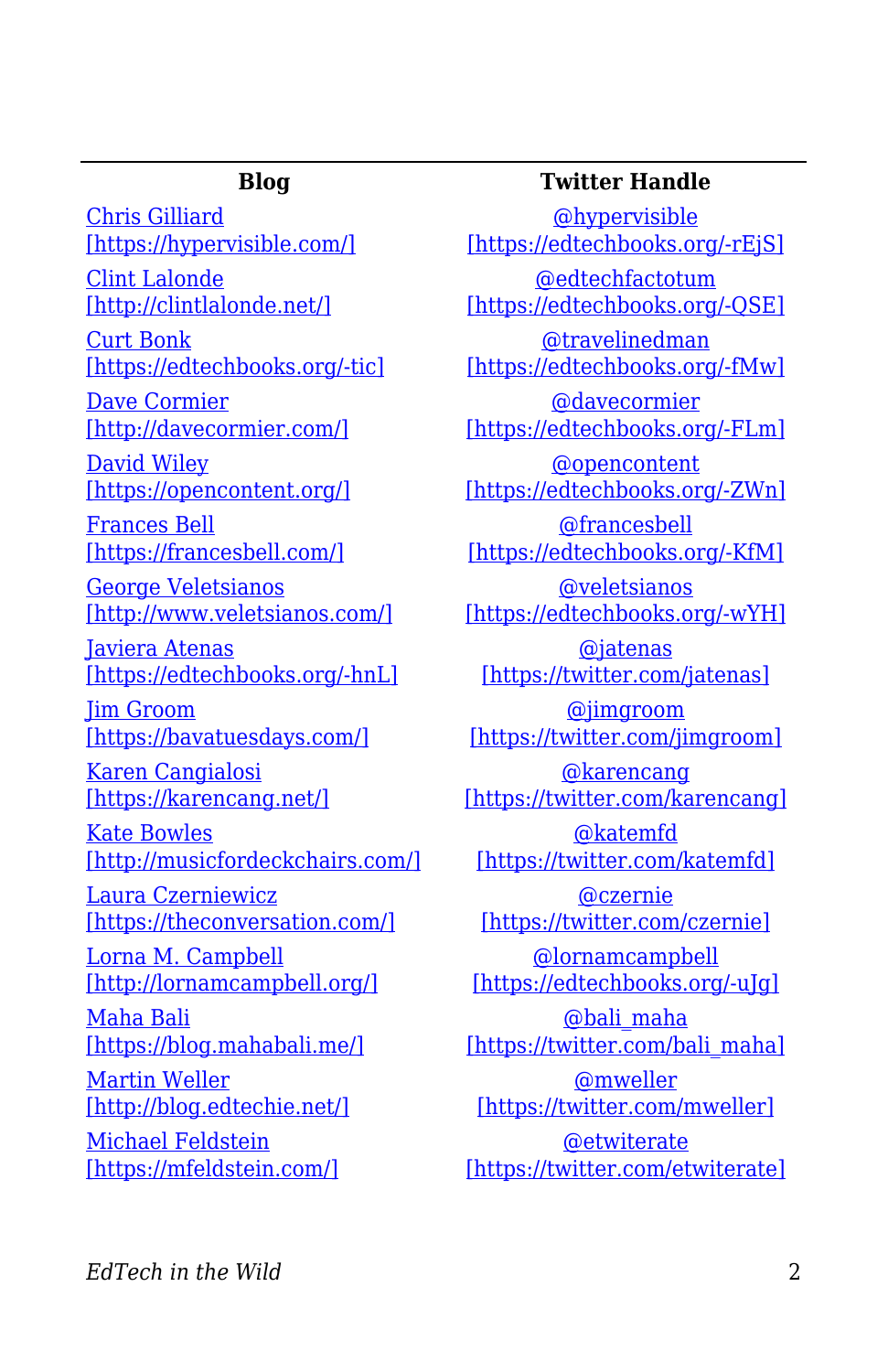[Paul Prinsloo](https://opendistanceteachingandlearning.wordpress.com/) [\[https://edtechbooks.org/-RqZ\]](https://opendistanceteachingandlearning.wordpress.com/) [Rajiv Jhangiani](http://thatpsychprof.com/)

[\[http://thatpsychprof.com/\]](http://thatpsychprof.com/)

[Rob Farrow](https://philosopher1978.wordpress.com/) [\[https://edtechbooks.org/-iAP\]](https://philosopher1978.wordpress.com/)

[Robin DeRosa](http://robinderosa.net/) [\[http://robinderosa.net/\]](http://robinderosa.net/)

[Rolin Moe](http://edutechnicalities.com/) [\[http://edutechnicalities.com/\]](http://edutechnicalities.com/)

[sava saheli singh](https://savasavasava.wordpress.com/) [\[https://edtechbooks.org/-Gio\]](https://savasavasava.wordpress.com/)

[Scott Leslie \[https://scottleslie.ca/\]](https://scottleslie.ca/) [@sleslie](https://twitter.com/sleslie)

[Scott McLeod](http://dangerouslyirrelevant.org/) [\[https://edtechbooks.org/-Nxk\]](http://dangerouslyirrelevant.org/)

[Sean Michael Morris](https://www.seanmichaelmorris.com/) [\[https://edtechbooks.org/-ZVr\]](https://www.seanmichaelmorris.com/)

[Sheila MacNeill](https://howsheilaseesit.net/) [\[https://howsheilaseesit.net/\]](https://howsheilaseesit.net/)

[Sherri Spelic](https://edifiedlistener.blog/) [\[https://edifiedlistener.blog/\]](https://edifiedlistener.blog/)

[Stephen Downes](https://www.downes.ca/) [\[https://www.downes.ca/\]](https://www.downes.ca/)

[Tannis Morgan](http://homonym.ca/) [\[http://homonym.ca/\]](http://homonym.ca/)

[Tony Bates](https://www.tonybates.ca/) [\[https://www.tonybates.ca/\]](https://www.tonybates.ca/)

[Tressie McMilan Cottom](http://tressiemc.com/) [\[http://tressiemc.com/\]](http://tressiemc.com/)

### **Blog Twitter Handle**

[@14prinsp](https://twitter.com/14prinsp) [\[https://twitter.com/14prinsp\]](https://twitter.com/14prinsp) [@thatpsychprof](https://twitter.com/thatpsychprof) [\[https://edtechbooks.org/-mEu\]](https://twitter.com/thatpsychprof) [@philosopher1978](https://twitter.com/philosopher1978)

[\[https://edtechbooks.org/-Ezb\]](https://twitter.com/philosopher1978)

[@actualham](https://twitter.com/actualham) [\[https://twitter.com/actualham\]](https://twitter.com/actualham)

[@rmoejo](https://twitter.com/rmoejo) [\[https://twitter.com/rmoejo\]](https://twitter.com/rmoejo)

[@savasavasava](https://twitter.com/savasavasava) [\[https://edtechbooks.org/-CHp\]](https://twitter.com/savasavasava)

[\[https://twitter.com/sleslie\]](https://twitter.com/sleslie)

[@mcleod](https://twitter.com/mcleod) [\[https://twitter.com/mcleod\]](https://twitter.com/mcleod)

[@slamteacher](https://twitter.com/slamteacher) [\[https://edtechbooks.org/-CFo\]](https://twitter.com/slamteacher)

[@sheilmcn](https://twitter.com/sheilmcn) [\[https://twitter.com/sheilmcn\]](https://twitter.com/sheilmcn)

[@edifiedlistener](https://twitter.com/edifiedlistener) [\[https://edtechbooks.org/-adRS\]](https://twitter.com/edifiedlistener)

[@downes](https://twitter.com/downes) [\[https://twitter.com/downes\]](https://twitter.com/downes)

[@tanbob](https://twitter.com/tanbob) [\[https://twitter.com/tanbob\]](https://twitter.com/tanbob)

[@drtonybates](https://twitter.com/drtonybates) [\[https://edtechbooks.org/-FkM\]](https://twitter.com/drtonybates) [@tressiemcphd](https://twitter.com/tressiemcphd)

[\[https://edtechbooks.org/-tvi\]](https://twitter.com/tressiemcphd)